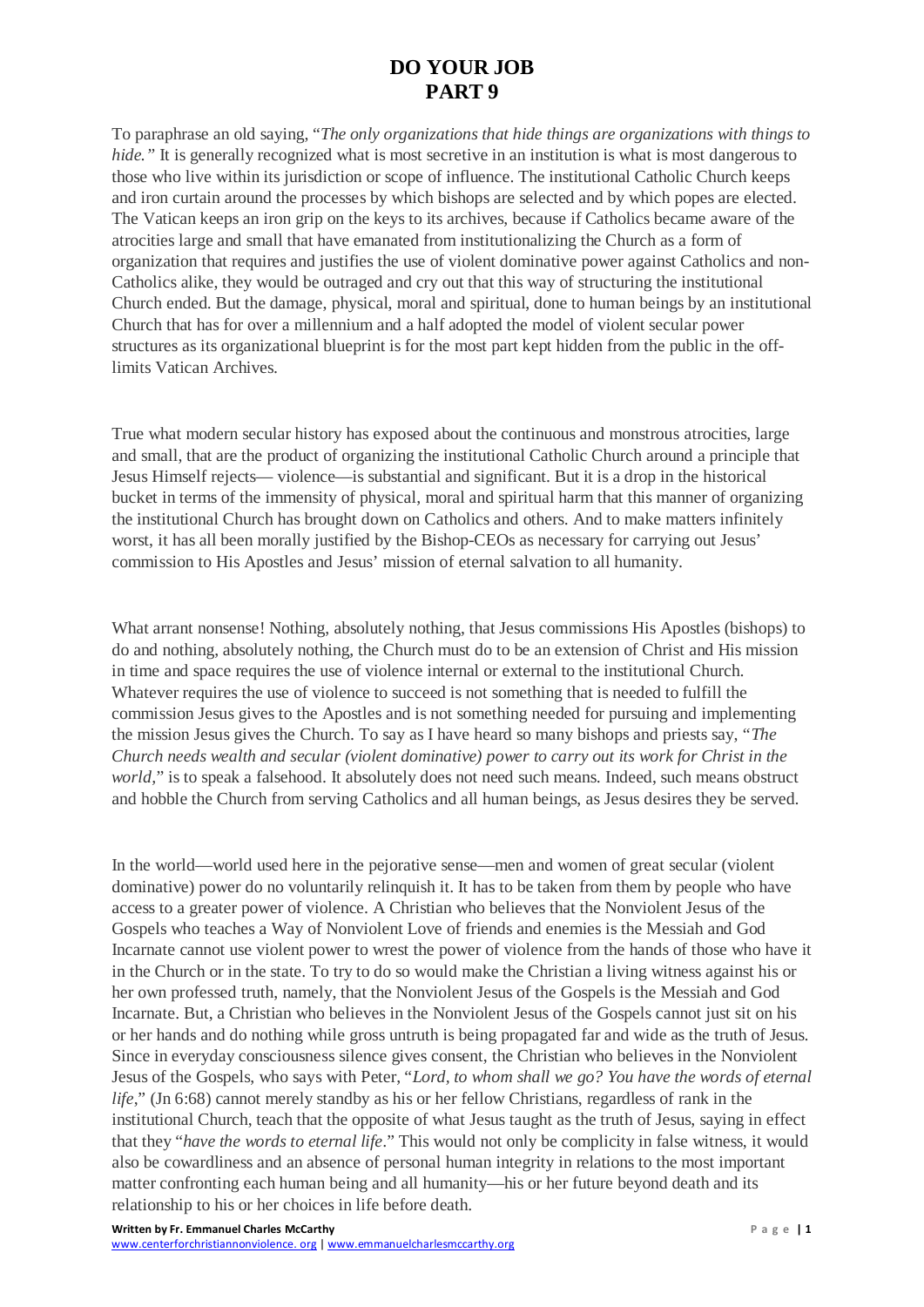## **DO YOUR JOB PART 9**

The history of Christian men imprisoning themselves in an institution whose logic requires that they use violence against their fellow Christians is long, continuous, sorrowful and tragic. A bishop to be a bishop must choose to accepted the offer of the power of the kingdoms of the world to be a bishop of an institution, a diocese, that has as part of its *modus operandi* violence in various forms. At times in Church history there has been a shortage of priests here or there for one reason or another. But, the lines to become a bishop have always stretched around the block. And, why not? The *libido dominandi*, the lust for power, the lust to rule others, is one of the all-pervading consequences of the Fall and hence is a temptation that any man or woman may have to face in small matters or in large.

The Church is an institution with its own instruments of violence—Canons #1311-1399 of the CODE OF CANON LAW deal with the penalties and punishments administered by the Church on fellow Christians. It also has total access to the state's instruments of violence. Having the power to call upon call on God's violence and the state's violence is the *libido dominandi's* dream scenario. The state, the Church and a violent "God" to morally approve of the state's and Church's violence is an unmatchable troika of violence for the unleashed *libido dominandi* to have at its disposal. The possibility of achieving controlling dominative power in such an institution as the Church must cause certain personality types to salivate psychologically and to be willing to make any sacrifice of self or of others to become king of the hill in the Christian *ecclesia*. A monarchical bishop in an institution organized around wealth and the willingness to employ violence cannot carry out Jesus' commission to "*teach them to obey all that I have commanded you."*

The contrived theology beneath all of this, which allows for a collective episcopal pseudo-peace on mind among monarchical bishops ruling Church institutions constructed in imitation of secular models of dominance institutions, e.g. states, corporations, is summed up in the Christian Orwellianism, "*To dominate is to sever*."

In his homily at his first episcopal ordinations as Pope, Francis said to the newly ordained bishops, "*Keep in mind that you were selected to serve, not to dominate.* " This is exactly what Jesus teaches in the Gospels. It is a clarion warning that the evil called the *libido dominandi*, the lust for power, the lust to rule others, never ceases to lurk in the psyche of the one who leads in a Christian community.

Now, what the Pope Francis said is incontestably Gospel truth. The problem is this is coming from someone who is the last absolute political dictator of a recognized state (Vatican City State) on earth, one who has absolute dominative jurisdictional, executive, legislative and juridical power over every aspect of the institutional Catholic Church, e.g. its wealth, its personnel, etc. "*Keep in mind that you were selected to serve, not to dominate,"* is a nice sound bite but it is blatantly inconsistent with the daily *modus operandi* of the Papacy or of any bishop of any diocese. The pre-arranged organization into which a man becomes pope or a man becomes a bishop requires that he not serve as Jesus his leader served but rather rule as the leaders of this world's political, financial, military, etc. institutions rule. He is to be a monarch-CEO employing secular and canonical dominative power to get done what he wants done in that segment of the institutional Church, his diocese, which he rules with violent secular legal power and with violent institutional Church canonical power as his always available default option.